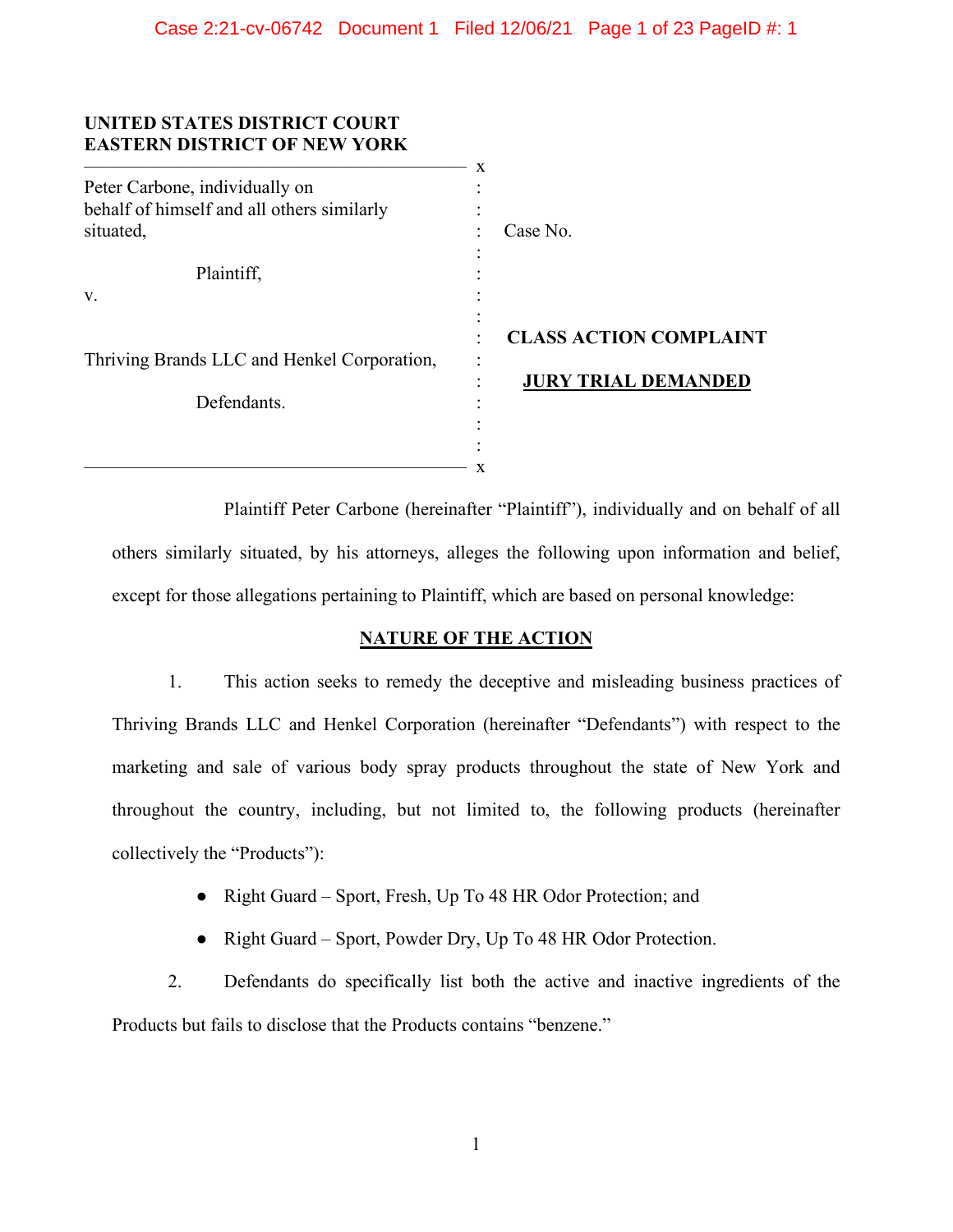### Case 2:21-cv-06742 Document 1 Filed 12/06/21 Page 2 of 23 PageID #: 2

3. Benzene is a widely recognized and incredibly dangerous substance, especially in the context of applying it to the skin.

4. Benzene has been recognized, acknowledged, and accepted as a well-known health hazard and human carcinogen for approximately a century.<sup>[1](#page-1-0)</sup>

5. For example, benzene is known to harm the bone marrow and long exposure can lead to blood cancer, such as leukemia.<sup>[2](#page-1-1)</sup>

6. Consumers like the Plaintiff trust manufacturers such as Defendants to sell Products that are safe and free from harmful known toxins, including benzene.

7. Plaintiff and those similarly situated (hereinafter "Class Members") certainly expect that the body spray they purchase will comply with its labeling and not contain any knowingly harmful substances like benzene.

8. Defendants specifically manufacture, sell, and distribute the Products using a marketing and advertising campaign centered around claims that appeal to health-conscious consumers.

9. Defendants' marketing and advertising campaign includes the one place that every consumer looks when purchasing a product—the packaging and labels themselves. Consumers expect the ingredient listing on the packaging and labels to accurately disclose the ingredients within the Products.

10. However, Defendants' advertising and marketing campaign is false, deceptive, and misleading because the Products contain benzene, which Defendants do not list or mention anywhere on the Products' packaging or labeling.

<span id="page-1-0"></span> $1 \text{ https://pubmed.ncbi.nlm.nih.gov/17718179/}$ 

<span id="page-1-1"></span><sup>2</sup> https://emergency.cdc.gov/agent/benzene/basics/facts.asp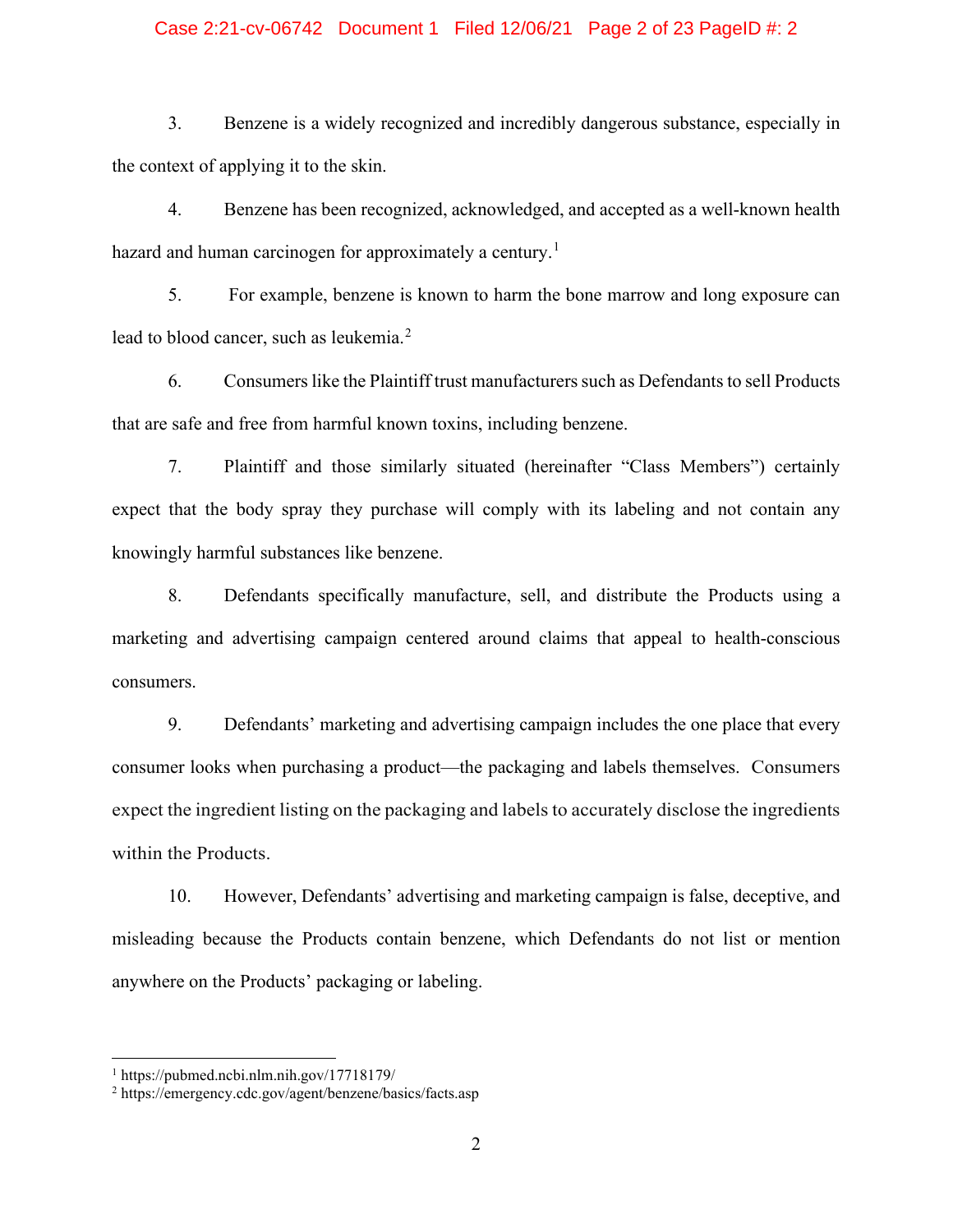### Case 2:21-cv-06742 Document 1 Filed 12/06/21 Page 3 of 23 PageID #: 3

11. Plaintiff and Class Members relied on Defendants' misrepresentations and omissions of what is in the Products when they purchased it.

12. Consequently, Plaintiff and Class Members lost the entire benefit of their bargain when what they received was body spray products contaminated with a known carcinogen.

13. That is because Defendants' Products containing a known human carcinogen has no value.

14. As set forth below, body spray products that contain benzene are in no way safe for humans and are entirely worthless.

15. Accordingly, Defendants' conduct violated and continues to violate, *inter alia*, New York General Business Law §§ 349 and 350. Defendants also breached and continue to breach their warranties regarding the Products and have been and continue to be unjustly enriched. Lastly, Plaintiff brings a claim for medical monitoring costs associated with testing, monitoring, and remediating the effects of their benzene exposure.

16. Plaintiff brings this action against Defendants on behalf of himself and Class Members who purchased the Products during the applicable statute of limitations period (the "Class Period").

## **FACTUAL BACKGROUND**

17. Consumers have become increasingly concerned about the effects of synthetic and chemical ingredients in products that they and their family members put on and/or into their bodies. Companies such as Defendants have capitalized on consumers' desire for healthy and safe products, and indeed consumers are willing to pay, and have paid, a premium for these products.

18. Consumers lack the meaningful ability to test or independently ascertain or verify whether a product contains unsafe substances, such as benzene, especially at the point of sale, and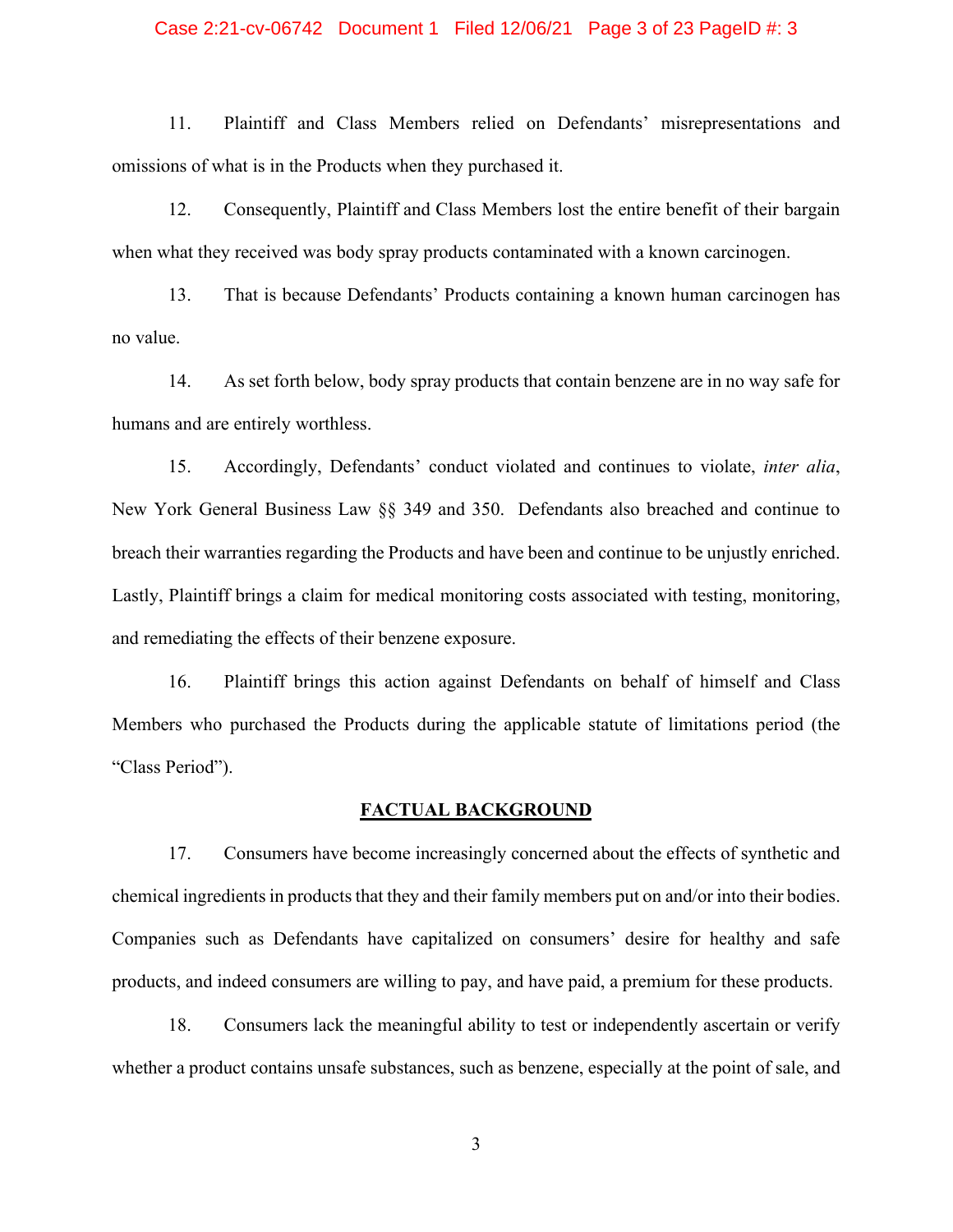### Case 2:21-cv-06742 Document 1 Filed 12/06/21 Page 4 of 23 PageID #: 4

therefore must and do rely on Defendants to truthfully and honestly report what the Products contain on the Products' packaging or labels.

19. When consumers look at the Products' packaging there is no mention of benzene. Benzene is not listed in the ingredients section, nor is there any warning about the inclusion (or even potential inclusion) of benzene in the Products. This leads reasonable consumers to believe the Products do not contain dangerous chemicals like benzene.

20. However, despite this, the Products contains benzene.

21. 21 $\mathrm{s}$ <sup>1</sup> century research has confirmed that there is no safe level of benzene exposure.<sup>[3](#page-3-0)</sup>

22. Benzene has been recognized, acknowledged, and accepted as a well-known health hazard and human carcinogen for approximately a century.<sup>[4](#page-3-1)</sup>

23. The National Toxicology Program (hereinafter "NTP") has regarded benzene as "known to be a human carcinogen based on sufficient evidence of carcinogenicity from studies in humans."<sup>[5](#page-3-2)</sup> Benzene has also been "found to be carcinogenic to humans" by the International Agency for Research on Cancer (hereinafter "IARC").

24. According to the Center for Disease Control ("CDC"), benzene can cause severe health issues such as anemia, immune system damage, and cancer.<sup>[6](#page-3-3)</sup>

25. Direct benzene exposure through the skin is particularly concerning. For example, "[d]irect exposure of the eyes, skin, or lungs to benzene can cause tissue injury and irritation."[7](#page-3-4)

<span id="page-3-0"></span><sup>3</sup> https://www.annualreviews.org/doi/full/10.1146/annurev.publhealth.012809.103646

<span id="page-3-1"></span><sup>4</sup> https://pubmed.ncbi.nlm.nih.gov/17718179/

<span id="page-3-2"></span><sup>5</sup> https://ntp.niehs.nih.gov/ntp/roc/content/profiles/benzene.pdf

<span id="page-3-3"></span><sup>6</sup> https://emergency.cdc.gov/agent/benzene/basics/facts.asp

<span id="page-3-4"></span><sup>7</sup> *Id.*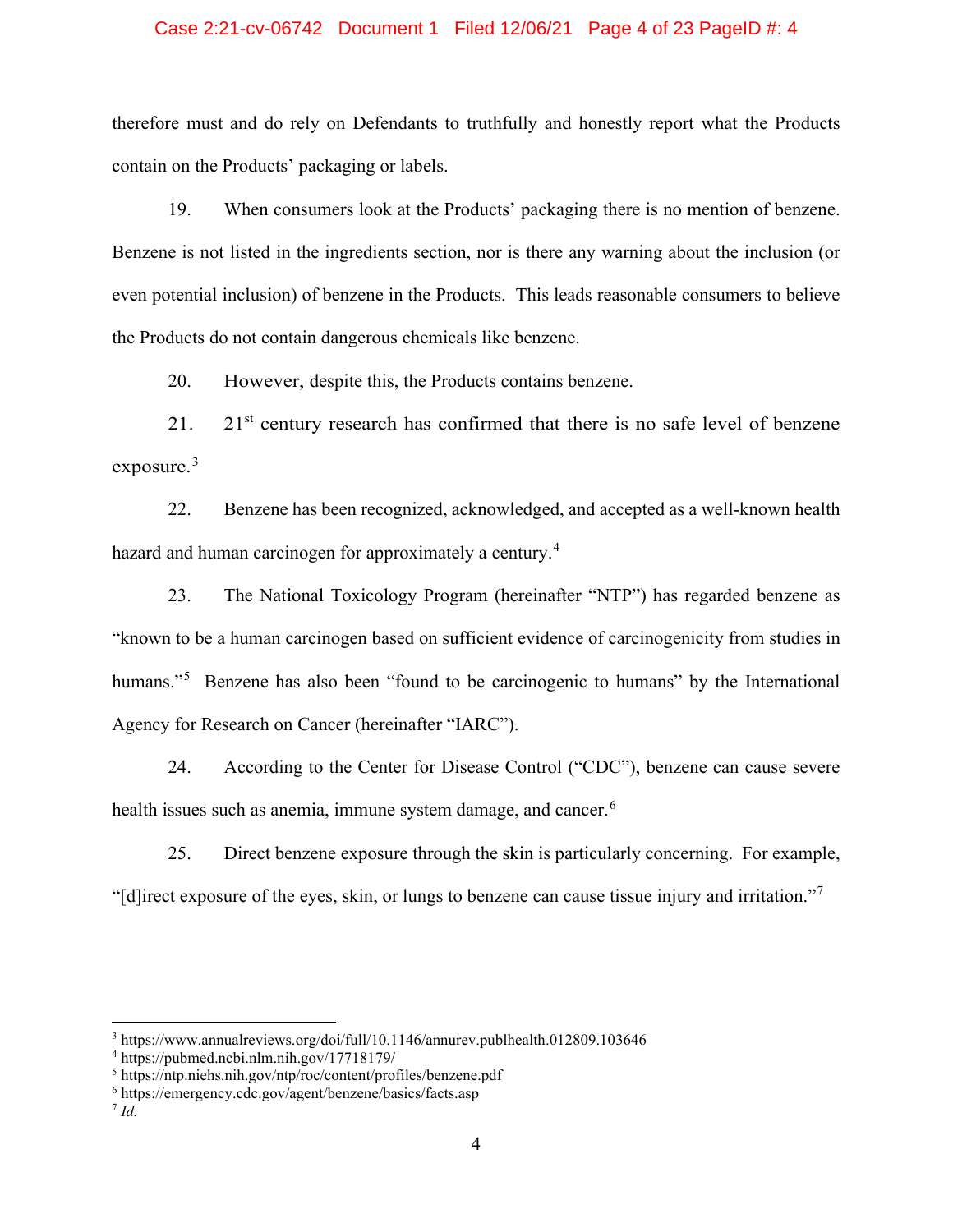#### Case 2:21-cv-06742 Document 1 Filed 12/06/21 Page 5 of 23 PageID #: 5

26. Research has revealed that benzene can be absorbed into the body through the lungs and across the skin.<sup>[8](#page-4-0)</sup> This makes benzene exposure from body sprays especially troubling because the spray is put directly onto the skin, with the remnants flying through the air likely to be at least partially breathed in by the user and absorbed into their lungs. Thus, even a relatively low concentration limit can result in very high total benzene exposure.

27. This is why recent research revealing benzene in Defendants' Products is particularly concerning.

28. Valisure LLC recently published a study ("Study") that found that benzene has been found in many body sprays.<sup>[9](#page-4-1)</sup>

29. In addition to Plaintiff's own independent research, Valisure also found that Defendants' Products contained benzene.<sup>[10](#page-4-2)</sup>

30. The concerning part is that benzene exposure in the manufacturing process can be specifically avoided so that the Products could have absolutely no benzene in them.<sup>[11](#page-4-3)</sup>

31. Therefore, Defendants' false, misleading, omissions, and deceptive misrepresentations regarding the ingredients of the Products are likely to continue to deceive and mislead reasonable consumers and the public, as they have already deceived and misled Plaintiff and the Class Members.

32. Defendants' concealment was material and intentional because people are concerned with what is in the products that they are putting onto and into their bodies. Consumers such as Plaintiff and the Class Members are influenced by the ingredients listed. Defendants know

<span id="page-4-1"></span><sup>9</sup> https://www.valisure.com/wp-content/uploads/Valisure-FDA-Citizen-Petition-on-Body-Spray-v4.0-3.pdf  $^{10}$  *Id.* 

<span id="page-4-0"></span><sup>8</sup> https://www.atsdr.cdc.gov/toxprofiles/tp3-c1.pdf

<span id="page-4-3"></span><span id="page-4-2"></span><sup>11</sup> *Id*. at 1.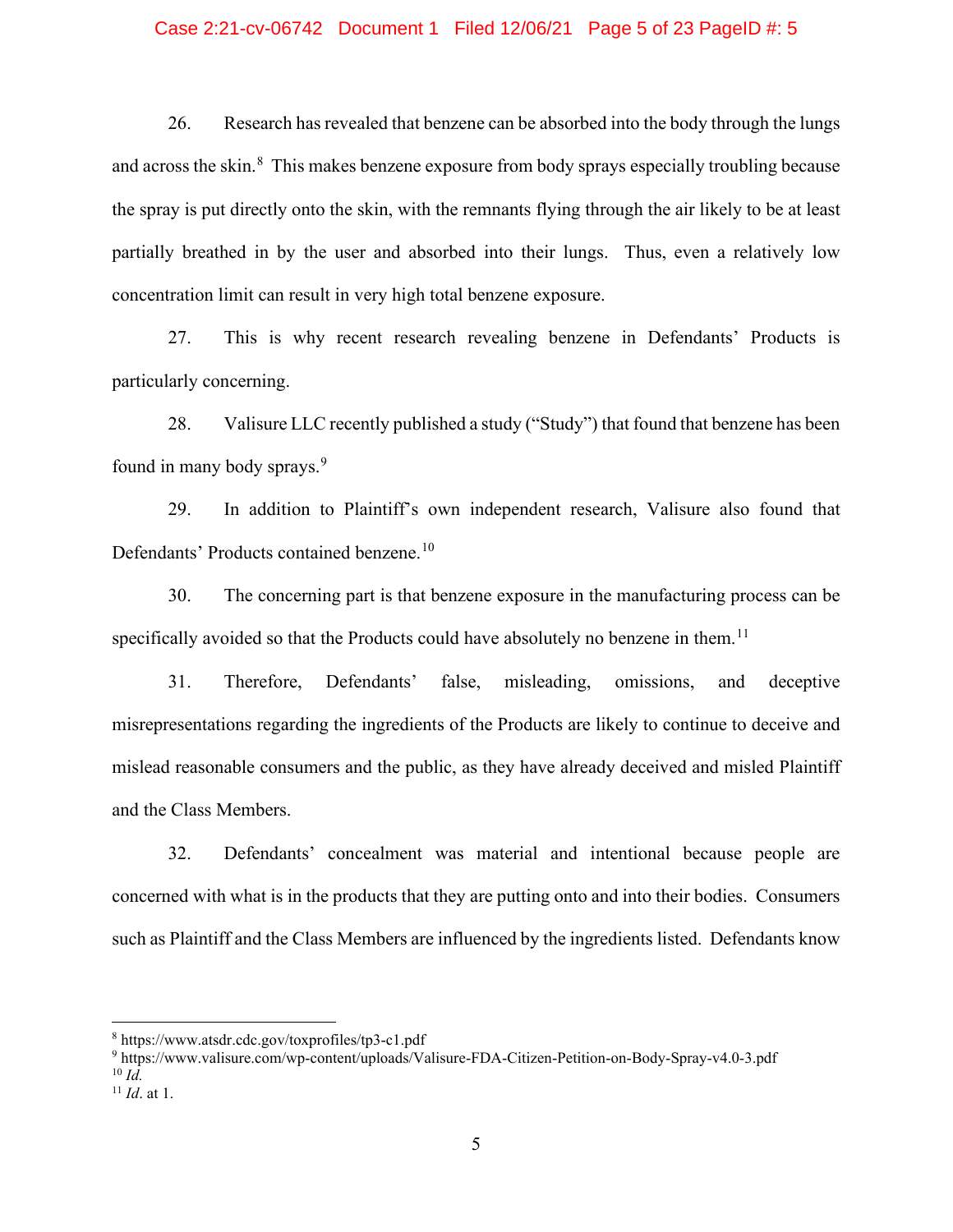#### Case 2:21-cv-06742 Document 1 Filed 12/06/21 Page 6 of 23 PageID #: 6

that if they had not omitted that the Products contained benzene, then Plaintiff and the Class would not have purchased the Products at all.

# **JURISDICTION AND VENUE**

33. This Court has subject matter jurisdiction under the Class Action Fairness Act, 28 U.S.C. section §1332(d) in that (1) this is a class action involving more than 100 class members; (2) Plaintiff is a citizen of the state of New York, Thriving Brands LLC is a citizen of the state of Delaware with its principal place of business in Ohio, and Henkel Corporation is a citizen of the state of Delaware with its principal place of business in Connecticut; and (3) the amount in controversy is in excess of \$5,000,000, exclusive of interests and costs.

34. This Court has personal jurisdiction over Defendants because Defendants conduct and transact business in the state of New York, contract to supply goods within the state of New York, and supply goods within the state of New York.

35. Venue is proper because Plaintiff and many Class Members reside in the Eastern District of New York, and throughout the state of New York. A substantial part of the events or omissions giving rise to the Classes' claims occurred in this district.

#### **PARTIES**

#### **Plaintiff**

36. Plaintiff Peter Carbone is a citizen and resident of the state of New York. During the applicable statute of limitations period, Plaintiff purchased Defendants' Products that contained benzene.

37. Had Defendants not made the false, misleading, and deceptive representations and omissions regarding the Products containing benzene, Plaintiff would not have been willing to purchase the Products. Plaintiff purchased, purchased more of, and/or paid more for, the Products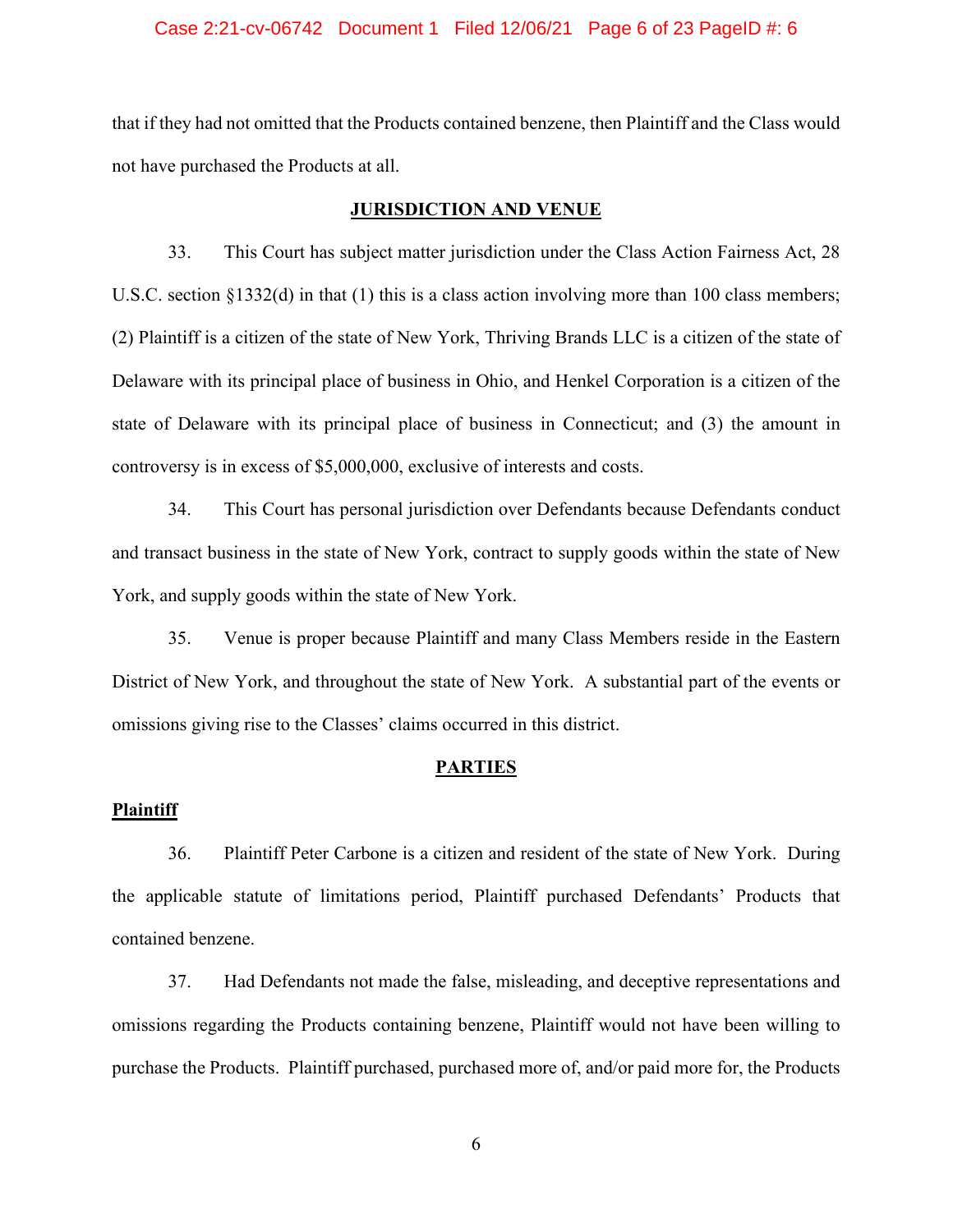#### Case 2:21-cv-06742 Document 1 Filed 12/06/21 Page 7 of 23 PageID #: 7

than he would have had he known the truth about the Products. The Products Plaintiff received were worthless because they contain the known carcinogen benzene. Accordingly, Plaintiff was injured in fact and lost money as a result of Defendants' improper conduct.

### **Defendants**

38. Defendant, Thriving Brands LLC is a domestic corporation with its headquarters and principal place of business located in Cincinnati, Ohio. Thriving Brands conducts business throughout the United States, including this district. Thriving Brands LLC purchased the Right Guard line of products, including the Products, from Henkel corporation in approximately June 2021. Thriving Brands LLC's line of body spray products, including the Products purchased by Plaintiff and Class Members, is available at retail stores throughout New York and the United States. Defendant created and/or authorized the false, misleading, and deceptive manufacturing, marketing, advertising, and distributing of the Products.

39. Defendant, Henkel Corporation is a domestic corporation with its headquarters and principal place of business located in Rocky Hill, Connecticut. Henkel Corporation conducts business throughout the United States, including this district. Henkel Corporation's line of body spray products, including the Products purchased by Plaintiff and Class Members, are available at retail stores throughout New York and the United States. From approximately 2006 until June 2021, Defendant created and/or authorized the false, misleading, and deceptive manufacturing, marketing, advertising, and distributing of the Products.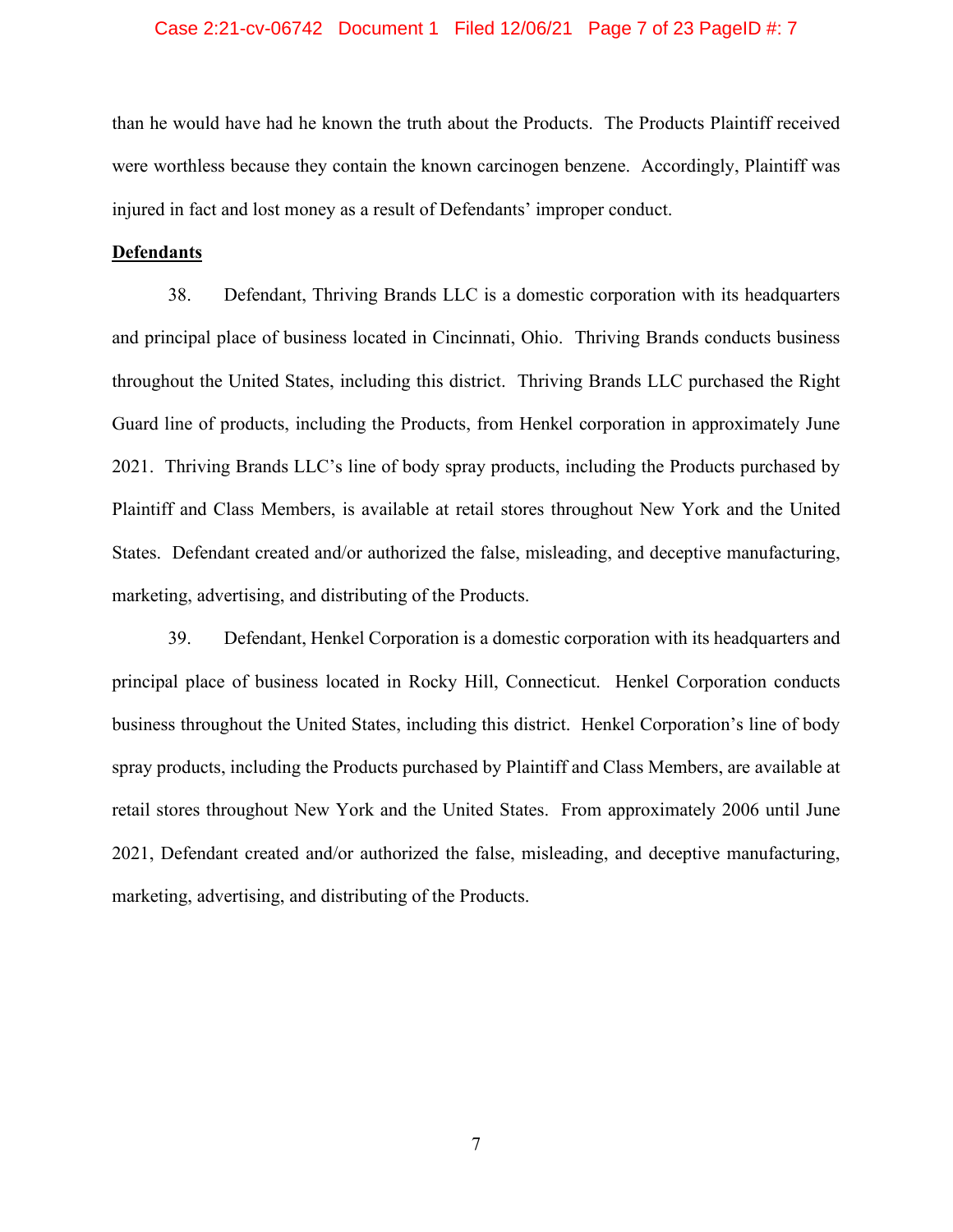### **CLASS ALLEGATIONS**

40. Plaintiff brings this matter on behalf of himself and those similarly situated. As detailed at length in this Complaint, Defendants orchestrated deceptive marketing and labeling practices. Defendants' customers were uniformly impacted by and exposed to this misconduct. Accordingly, this Complaint is uniquely situated for class-wide resolution, including injunctive relief.

41. The Class is defined as all consumers who purchased the Products anywhere in the United States during the Class Period.

42. Plaintiff also seeks certification, to the extent necessary or appropriate, of a subclass of individuals who purchased the Products in the state of New York at any time during the Class Period (the "New York Subclass").

43. The Class and New York Subclass shall be referred to collectively throughout the Complaint as the Class.

44. The Class is properly brought and should be maintained as a class action under Rule 23(a), satisfying the class action prerequisites of numerosity, commonality, typicality, and adequacy because:

45. Numerosity: Class Members are so numerous that joinder of all members is impracticable. Plaintiff believes that there are thousands of consumers in the Class and the New York Class who are Class Members as described above who have been damaged by Defendants' deceptive and misleading practices.

46. Commonality: The questions of law and fact common to the Class Members which predominate over any questions which may affect individual Class Members include, but are not limited to: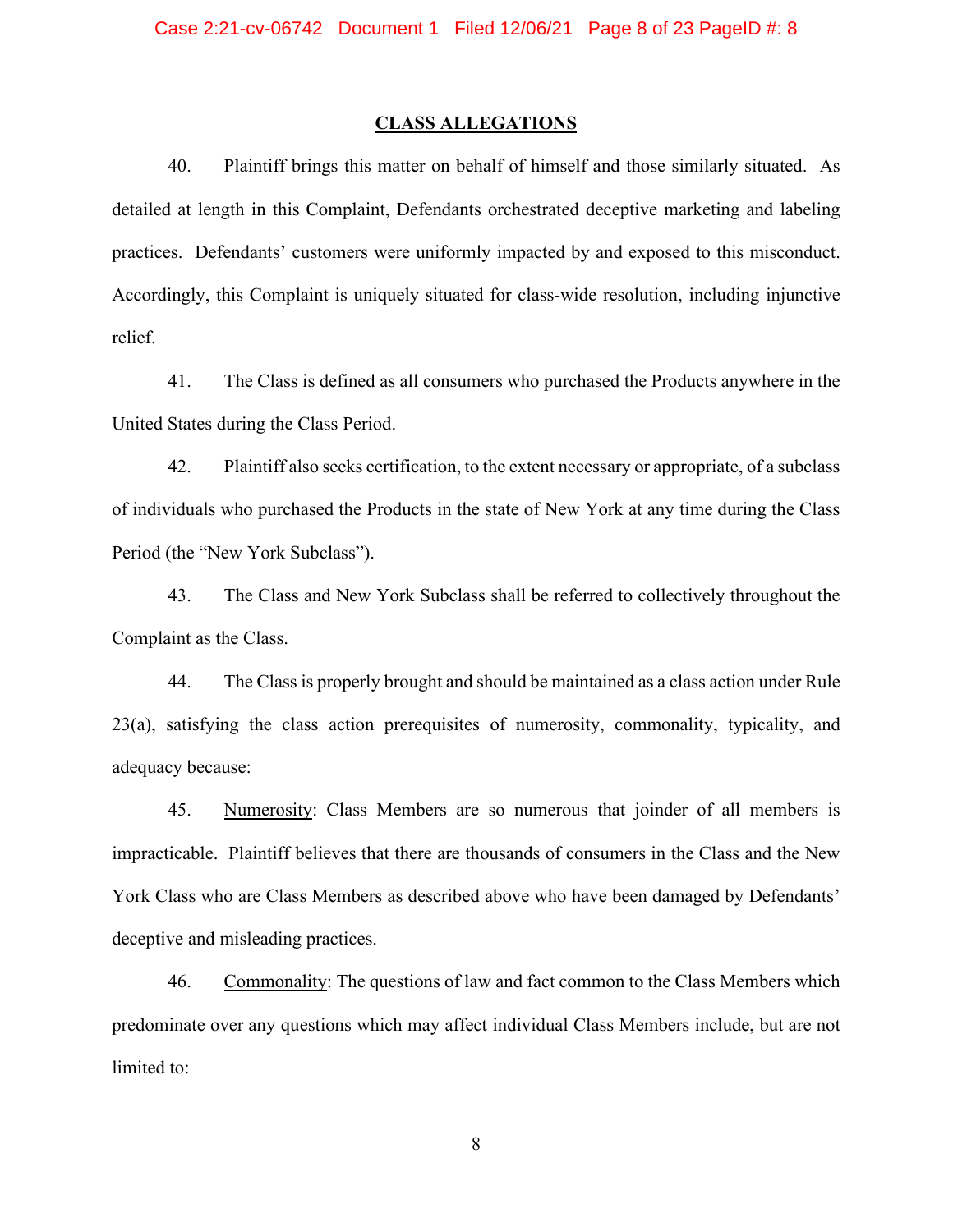- a. Whether Defendants are responsible for the conduct alleged herein which was uniformly directed at all consumers who purchased the Products;
- b. Whether Defendants' misconduct set forth in this Complaint demonstrates that Defendants have engaged in unfair, fraudulent, or unlawful business practices with respect to the advertising, marketing, and sale of their Products;
- c. Whether Defendants made false and/or misleading statements and omissions to the Class and the public concerning the contents of their Products;
- d. Whether Defendants' false and misleading statements and omissions concerning their Products were likely to deceive the public; and
- e. Whether Plaintiff and the Class are entitled to money damages under the same causes of action as the other Class Members?

47. Typicality: Plaintiff is a member of the Class. Plaintiff's claims are typical of the claims of each Class Member in that every member of the Class was susceptible to the same deceptive, misleading conduct and purchased Defendants' Products. Plaintiff is entitled to relief under the same causes of action as the other Class Members.

48. Adequacy: Plaintiff is an adequate Class representative because his interests do not conflict with the interests of the Class Members he seeks to represent, his consumer fraud claims are common to all members of the Class, he has a strong interest in vindicating his rights, he has retained counsel competent and experienced in complex class action litigation, and counsel intends to vigorously prosecute this action.

49. Predominance: Pursuant to Rule  $23(b)(3)$ , common issues of law and fact identified above predominate over any other questions affecting only individual members of the Class. The Class issues fully predominate over any individual issues because no inquiry into individual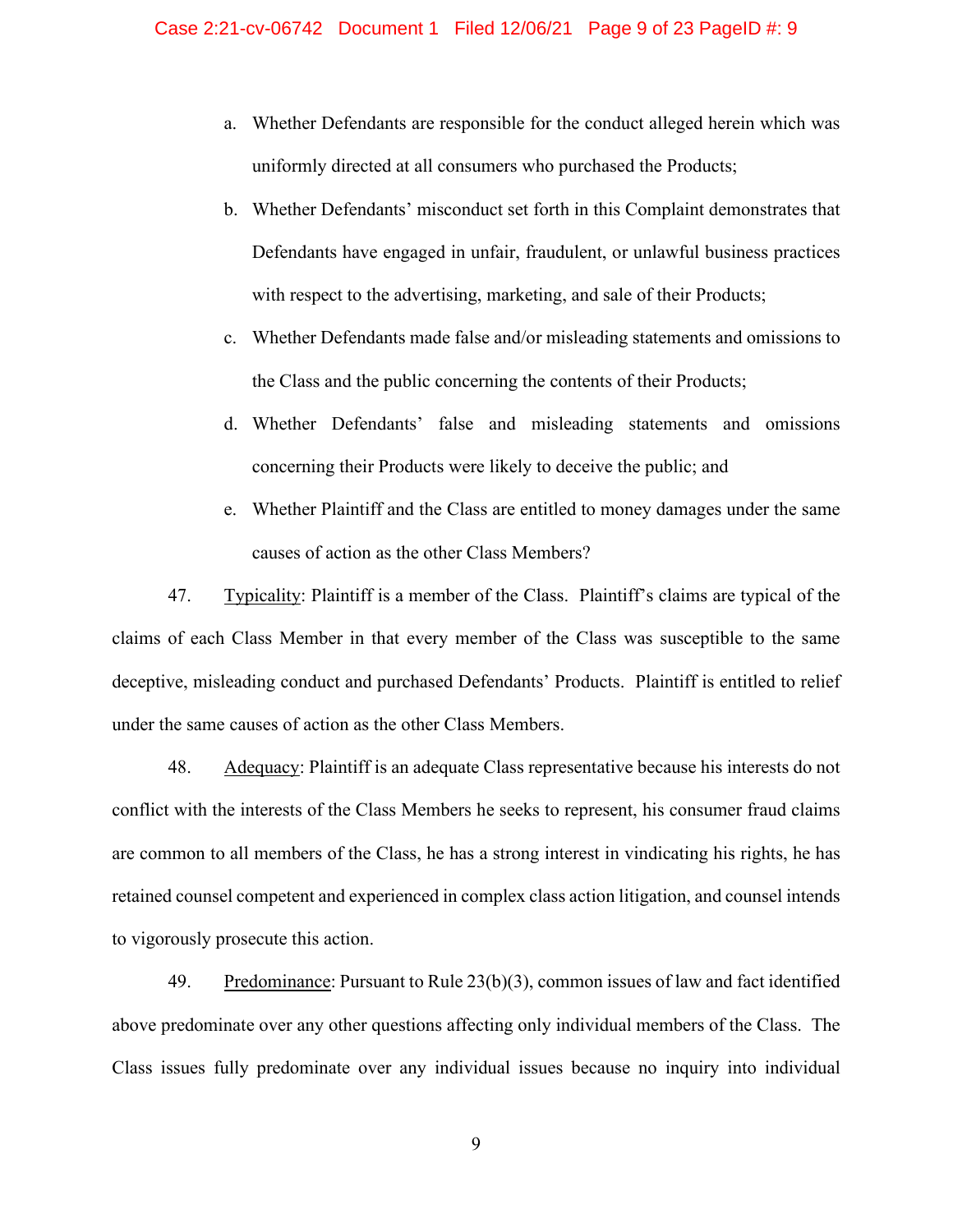## Case 2:21-cv-06742 Document 1 Filed 12/06/21 Page 10 of 23 PageID #: 10

conduct is necessary; all that is required is a narrow focus on Defendants' deceptive and misleading

marketing and labeling practices.

50. Superiority: A class action is superior to the other available methods for the fair

and efficient adjudication of this controversy because:

a. The joinder of thousands of individual Class Members is impracticable, cumbersome, unduly burdensome, and a waste of judicial and/or litigation resources;

b. The individual claims of the Class Members may be relatively modest compared with the expense of litigating the claims, thereby making it impracticable, unduly burdensome, and expensive—if not totally impossible—to justify individual actions;

c. When Defendants' liability has been adjudicated, all Class Members' claims can be determined by the Court and administered efficiently in a manner far less burdensome and expensive than if it were attempted through filing, discovery, and trial of all individual cases;

d. This class action will promote orderly, efficient, expeditious, and appropriate adjudication and administration of Class claims;

e. Plaintiff knows of no difficulty to be encountered in the management of this action that would preclude its maintenance as a class action;

f. This class action will assure uniformity of decisions among Class Members;

g. The Class is readily definable and prosecution of this action as a class action will eliminate the possibility of repetitious litigation;

h. Class Members' interests in individually controlling the prosecution of separate actions is outweighed by their interest in efficient resolution by single class action; and

i. It would be desirable to concentrate in this single venue the litigation of all Class Members who were induced by Defendants' uniform false advertising to purchase their Products.

51. Accordingly, this Class is properly brought and should be maintained as a class

action under Rule  $23(b)(3)$  because questions of law or fact common to Class Members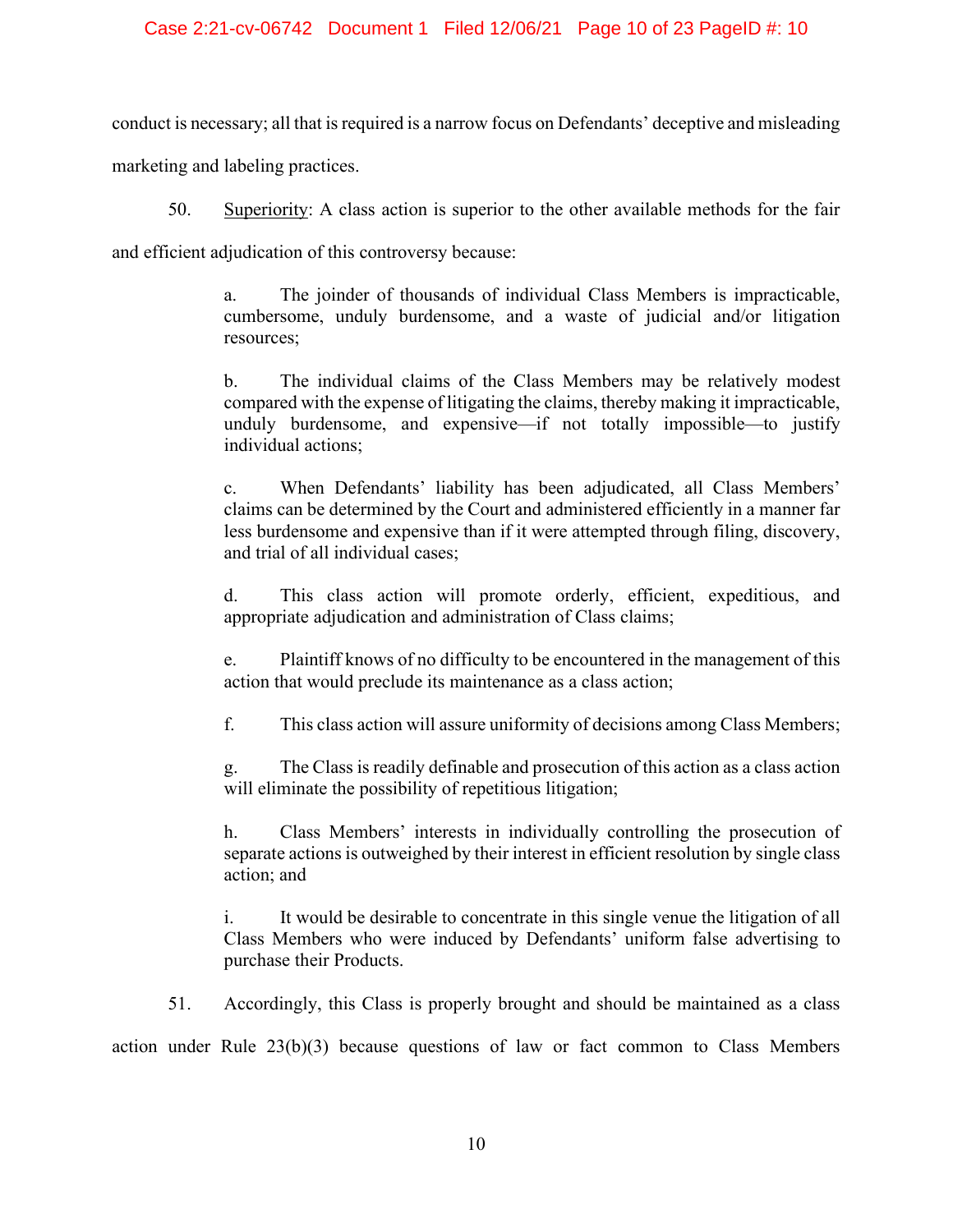#### Case 2:21-cv-06742 Document 1 Filed 12/06/21 Page 11 of 23 PageID #: 11

predominate over any questions affecting only individual members, and because a class action is superior to other available methods for fairly and efficiently adjudicating this controversy.

## **INJUNCTIVE CLASS RELIEF**

52. Rules  $23(b)(1)$  and (2) contemplate a class action for purposes of seeking classwide injunctive relief. Here, Defendants have engaged in conduct resulting in misleading consumers about ingredients in the Products. Since Defendants' conduct has been uniformly directed at all consumers in the United States, and the conduct continues presently, injunctive relief on a class-wide basis is a viable and suitable solution to remedy Defendants' continuing misconduct. Plaintiff would purchase the Products again if they did not include benzene.

53. The injunctive Class is properly brought and should be maintained as a class action under Rule 23(a), satisfying the class action prerequisites of numerosity, commonality, typicality, and adequacy because:

> a. Numerosity: Individual joinder of the injunctive Class Members would be wholly impracticable. Defendants' Products have been purchased by thousands of people throughout the United States.

> b. Commonality: Questions of law and fact are common to members of the Class. Defendants' misconduct was uniformly directed at all consumers. Thus, all members of the Class have a common cause against Defendants to stop their misleading conduct through an injunction. Since the issues presented by this injunctive Class deal exclusively with Defendants' misconduct, resolution of these questions would necessarily be common to the entire Class. Moreover, there are common questions of law and fact inherent in the resolution of the proposed injunctive class, including, *inter alia*:

- i. Resolution of the issues presented in the  $23(b)(3)$  class;
- ii. Whether members of the Class will continue to suffer harm by virtue of Defendants' deceptive product marketing and labeling; and
- iii. Whether, on equitable grounds, Defendants should be prevented from continuing to deceptively mislabel the Products?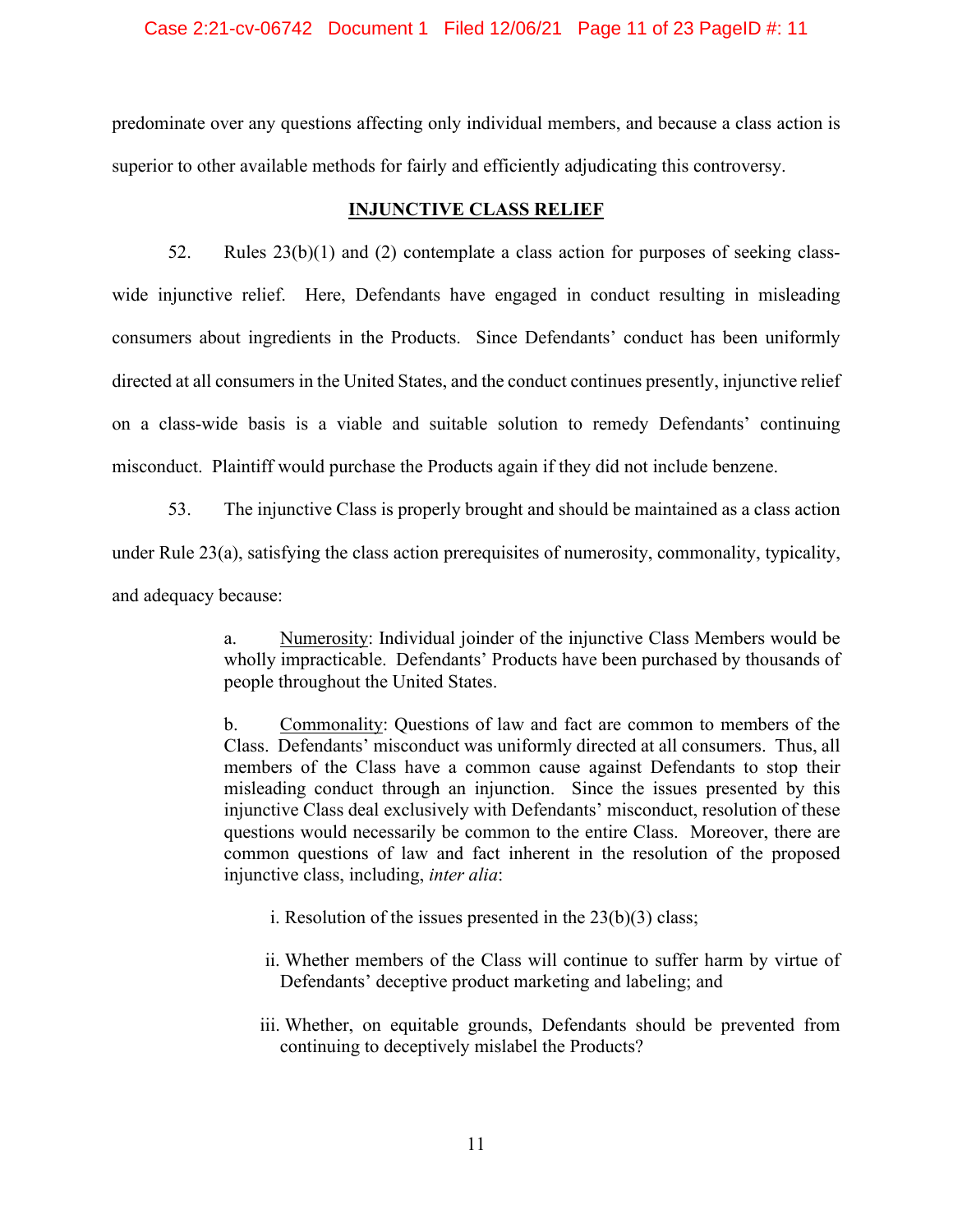c. Typicality: Plaintiff's claims are typical of the claims of the injunctive Class because his claims arise from the same course of conduct (i.e., Defendants' deceptive and misleading marketing, labeling, and advertising practices). Plaintiff is a typical representative of the Class because, like all members of the injunctive Class, he purchased Defendants' Products which were sold unfairly and deceptively to consumers throughout the United States.

d. Adequacy: Plaintiff will fairly and adequately represent and protect the interests of the injunctive Class. His consumer protection claims are common to all members of the injunctive Class and he has a strong interest in vindicating his rights. In addition, Plaintiff and the Class are represented by counsel who are competent and experienced in both consumer protection and class action litigation.

54. Plaintiff seeks injunctive relief on behalf of the Class Members on grounds

generally applicable to the entire injunctive Class and Defendants have acted or refused to act in a manner that applies generally to the injunctive Class (i.e., Defendants have marketed their Products

using the same misleading and deceptive labeling to all of the Class Members).

55. Plaintiff also seeks to include an injunction to require the implementation and funding of a blood serum testing program for the Plaintiff and Class Members to test for the presence of benzene in their blood serum; and the implementation and funding of a medical monitoring program for Plaintiff and Class Members sufficient to monitor Plaintiff and Class Members' health to ensure they are adequately monitored for the harmful effects of benzene in the human body.

56. Any final injunctive relief or declaratory relief would benefit the entire injunctive Class as Defendants would be prevented from continuing their misleading and deceptive marketing practices and would be required to honestly disclose to consumers the true nature of the contents of the Products.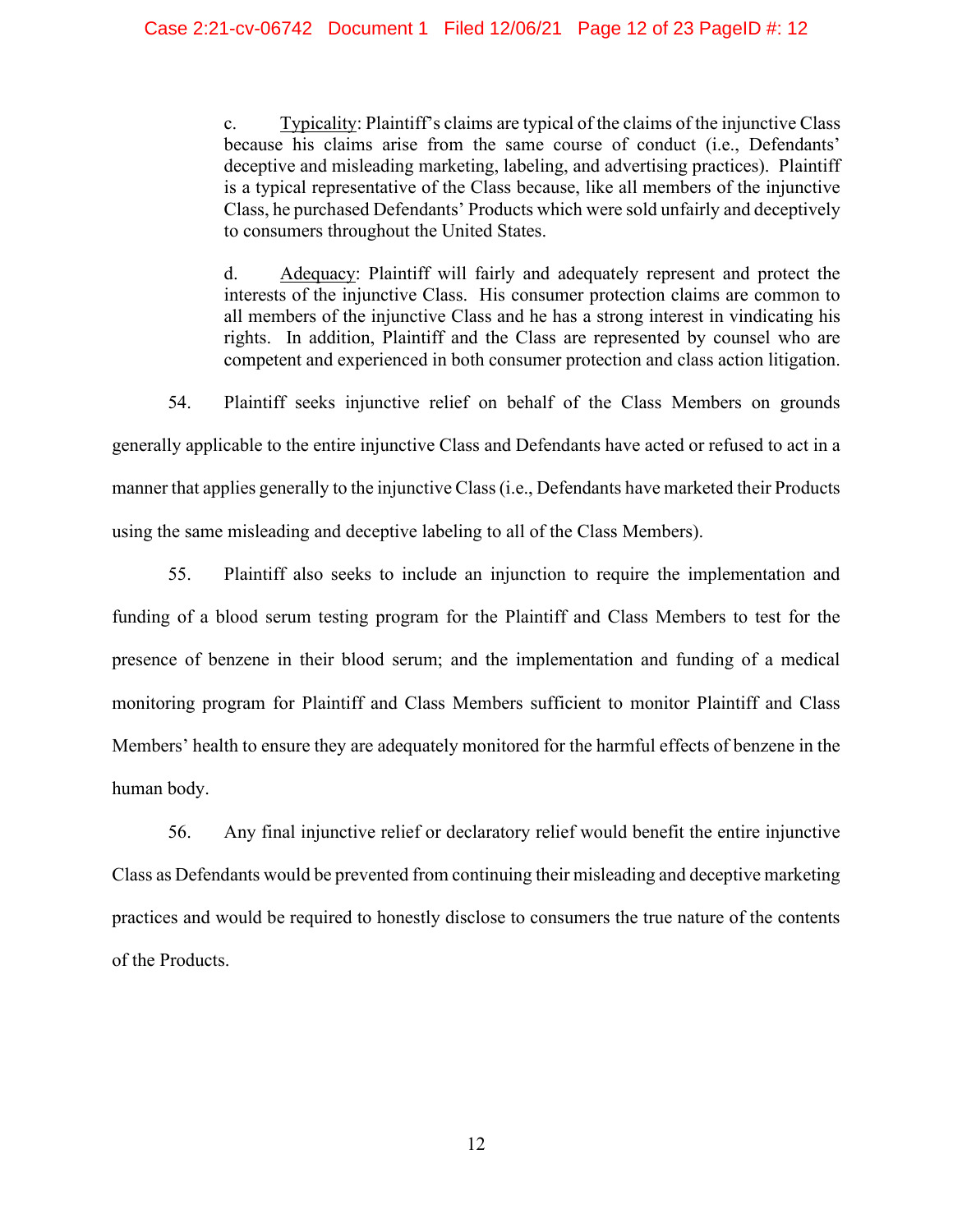#### **CLAIMS**

## **FIRST CAUSE OF ACTION VIOLATION OF NEW YORK GBL § 349 (On Behalf of Plaintiff and New York Subclass Members)**

57. Plaintiff repeats and realleges each and every allegation contained in all the foregoing paragraphs as if fully set forth herein.

58. New York General Business Law Section 349 ("GBL § 349") declares unlawful "[d]eceptive acts or practices in the conduct of any business, trade, or commerce or in the furnishing of any service in this state . . ."

59. The conduct of Defendants alleged herein constitutes recurring, "unlawful" deceptive acts and practices in violation of GBL § 349, and as such, Plaintiff and the New York Subclass Members seek monetary damages against Defendants, enjoining them from inaccurately describing, labeling, marketing, and promoting the Products.

60. There is no adequate remedy at law.

61. Defendants misleadingly, inaccurately, and deceptively advertise and market their Products to consumers.

62. Defendants' improper consumer-oriented conduct—including failing to disclose that the Products have benzene—is misleading in a material way in that it, *inter alia*, induced Plaintiff and the New York Subclass Members to purchase Defendants' Products and to use the Products when they otherwise would not have. Defendants made the untrue and/or misleading statements and omissions willfully, wantonly, and with reckless disregard for the truth.

63. Plaintiff and the New York Subclass Members have been injured inasmuch as they purchased products that were mislabeled, unhealthy, and entirely worthless. Accordingly, Plaintiff and the New York Subclass Members received less than what they bargained and paid for.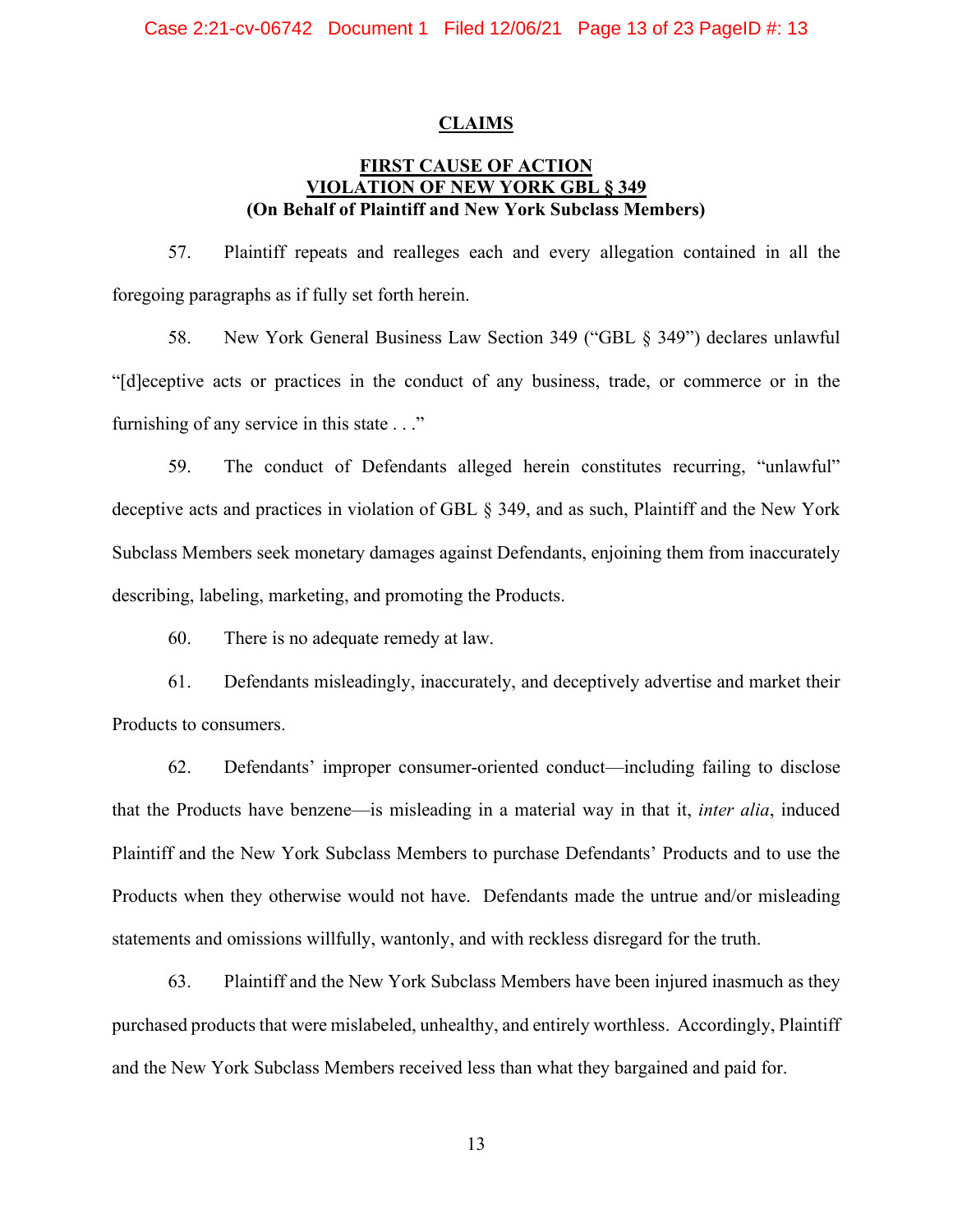## Case 2:21-cv-06742 Document 1 Filed 12/06/21 Page 14 of 23 PageID #: 14

64. Defendants' advertising and Products' packaging and labeling induced Plaintiff and the New York Subclass Members to buy Defendants' Products.

65. Defendants' deceptive and misleading practices constitute a deceptive act and practice in the conduct of business in violation of New York General Business Law §349(a) and Plaintiff and the New York Subclass Members have been damaged thereby.

66. As a result of Defendants' recurring, "unlawful" deceptive acts and practices, Plaintiff and the New York Subclass Members are entitled to monetary, statutory, compensatory, treble and punitive damages, restitution, and disgorgement of all moneys obtained by means of Defendants' unlawful conduct, interest, and attorneys' fees and costs.

## **SECOND CAUSE OF ACTION VIOLATION OF NEW YORK GBL § 350 (On Behalf of Plaintiff and the New York Subclass Members)**

67. Plaintiff repeats and realleges each and every allegation contained in all the foregoing paragraphs as if fully set forth herein.

68. N.Y. Gen. Bus. Law § 350 provides, in part, as follows:

False advertising in the conduct of any business, trade, or commerce or in the furnishing of any service in this state is hereby declared unlawful.

69. N.Y. Gen. Bus. Law § 350a(1) provides, in part, as follows:

The term 'false advertising, including labeling, of a commodity, or of the kind, character, terms or conditions of any employment opportunity if such advertising is misleading in a material respect. In determining whether any advertising is misleading, there shall be taken into account (among other things) not only representations made by statement, word, design, device, sound or any combination thereof, but also the extent to which the advertising fails to reveal facts material in the light of such representations with respect to the commodity or employment to which the advertising relates under the conditions proscribed in said advertisement, or under such conditions as are customary or usual . . .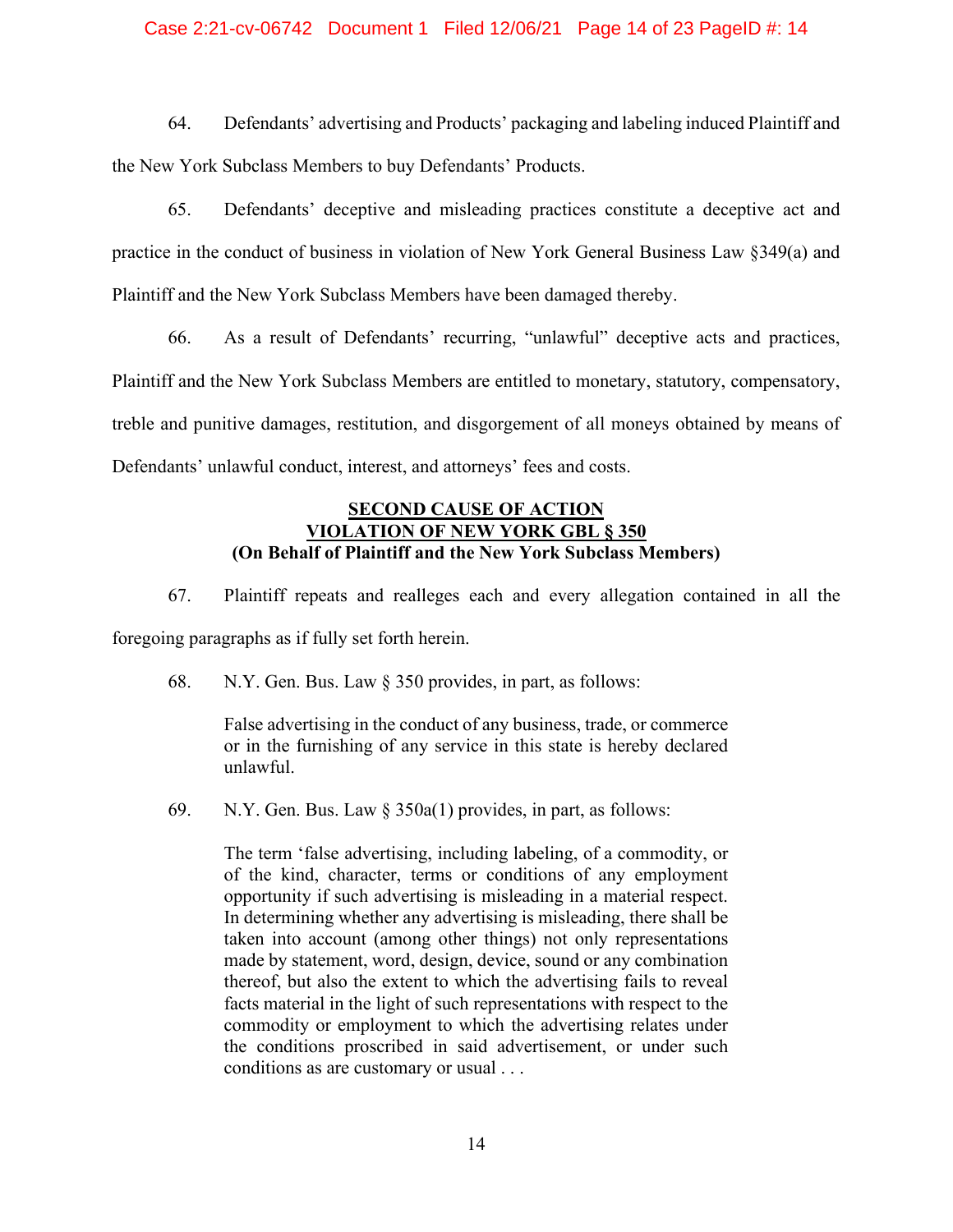#### Case 2:21-cv-06742 Document 1 Filed 12/06/21 Page 15 of 23 PageID #: 15

70. Defendants' labeling and advertisements contain untrue and materially misleading statements and omissions concerning their Products inasmuch as they misrepresent that the Products is safe for use and don't list that the Products contain benzene.

71. Plaintiff and the New York Subclass Members have been injured inasmuch as they relied upon the labeling, packaging, and advertising and purchased Products that were mislabeled, unhealthy, and entirely worthless. Accordingly, Plaintiff and the New York Subclass Members received less than what they bargained and paid for.

72. Defendants' advertising, packaging, and Products' labeling induced Plaintiff and the New York Subclass Members to buy Defendants' Products.

73. Defendants made their untrue and/or misleading statements and representations willfully, wantonly, and with reckless disregard for the truth.

74. Defendants' conduct constitutes multiple, separate violations of N.Y. Gen. Bus. Law § 350.

75. Defendants made the material misrepresentations described in this Complaint in their advertising and on the Products' packaging and labeling.

76. Defendants' material misrepresentations were substantially uniform in content, presentation, and impact upon consumers at large. Moreover, all consumers purchasing the Products were and continues to be exposed to Defendants' material misrepresentations.

77. As a result of Defendants' recurring, "unlawful" deceptive acts and practices, Plaintiff and New York Subclass Members are entitled to monetary, statutory, compensatory, treble and punitive damages, restitution, and disgorgement of all moneys obtained by means of Defendants' unlawful conduct, interest, and attorneys' fees and costs.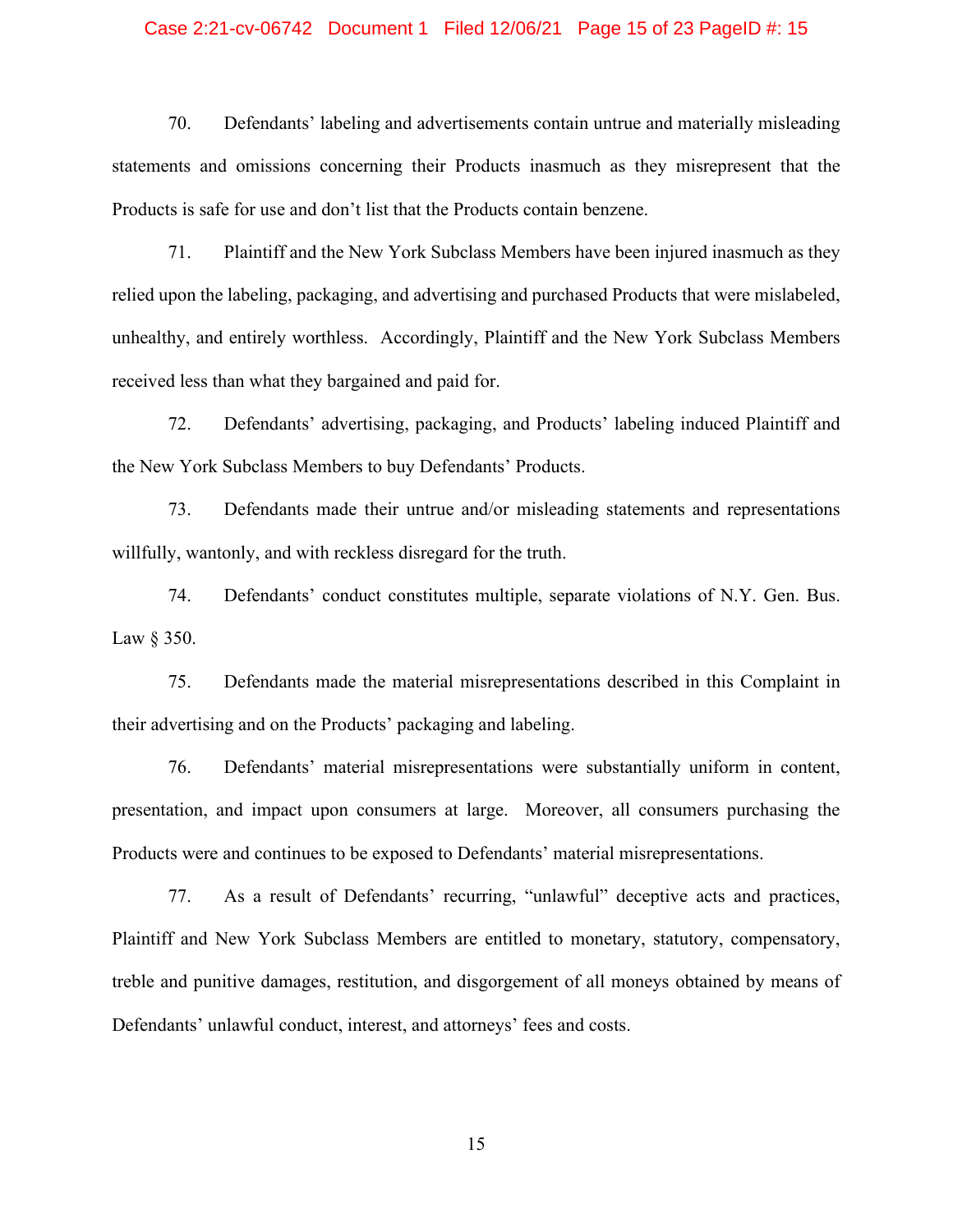## **THIRD CAUSE OF ACTION BREACH OF EXPRESS WARRANT (On Behalf of Plaintiff and All Class Members)**

78. Plaintiff repeats and realleges each and every allegation contained in the foregoing paragraphs as if fully set forth herein.

79. Defendants provided Plaintiff and Class Members with an express warranty in the form of written affirmations of fact promising and representing that the Products are safe for use and does not contain benzene.

80. The above affirmations of fact were not couched as "belief" or "opinion," and were not "generalized statements of quality not capable of proof or disproof."

81. These affirmations of fact became part of the basis for the bargain and were material to Plaintiff and Class Members' transactions.

82. Plaintiff and Class Members reasonably relied upon Defendants' affirmations of fact and justifiably acted in ignorance of the material facts omitted or concealed when they decided to buy Defendants' Products.

83. Defendants knowingly breached the express warranties by including benzene in the Products sold to Plaintiff and the Class without properly notifying them of its inclusion in the Products.

84. Within a reasonable time after they knew or should have known, Defendants did not change the Products' labels to include benzene in the ingredient list.

85. Defendants thereby breached the following state warranty laws:

- a. Code of Ala. § 7-2-313;
- b. Alaska Stat. § 45.02.313;
- c. A.R.S. § 47-2313;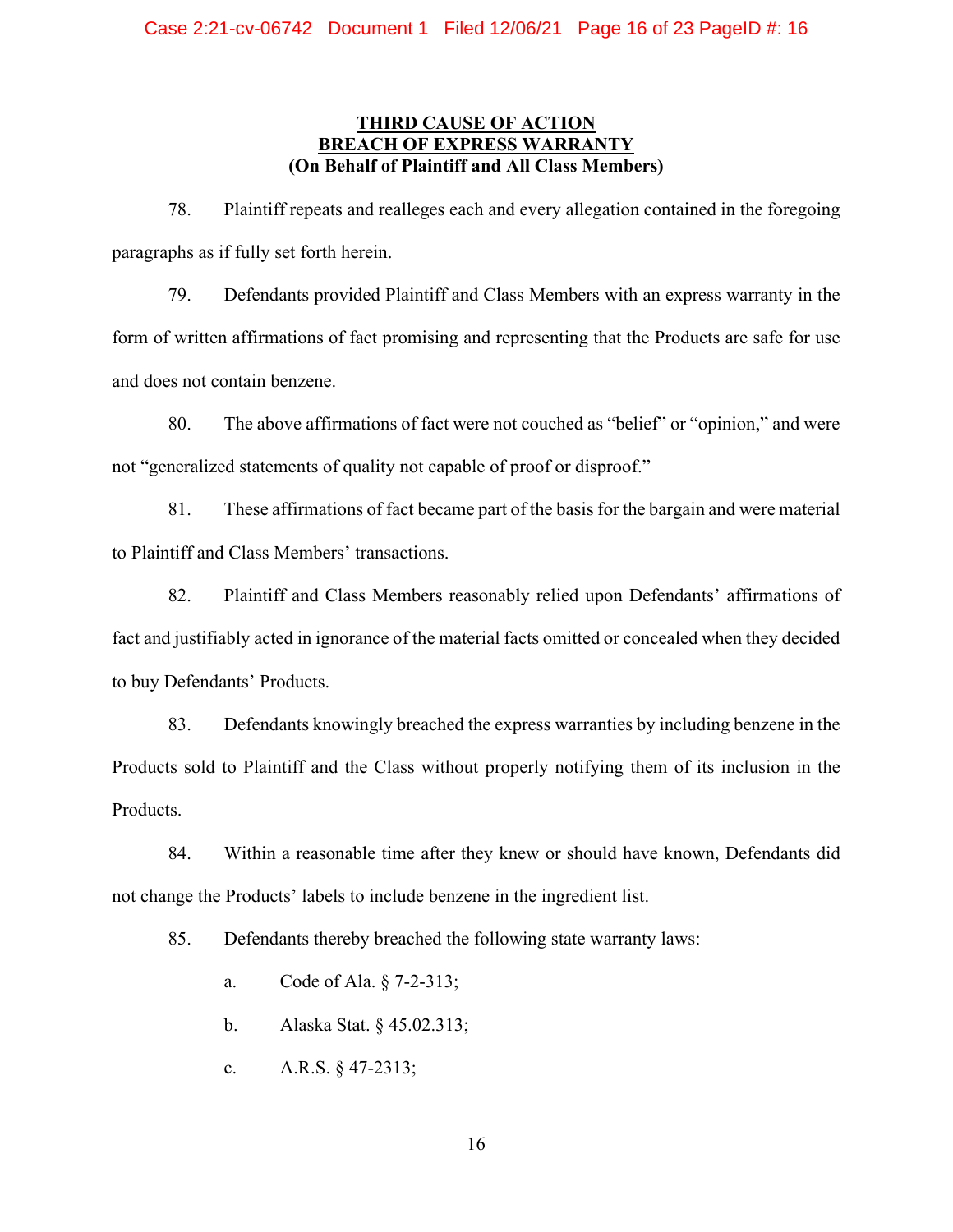- d. A.C.A. § 4-2-313;
- e. Cal. Comm. Code § 2313;
- f. Colo. Rev. Stat. § 4-2-313;
- g. Conn. Gen. Stat. § 42a-2-313;
- h. 6 Del. C. § 2-313;
- i. D.C. Code § 28:2-313;
- j. Fla. Stat. § 672.313;
- k. O.C.G.A. § 11-2-313;
- l. H.R.S. § 490:2-313;
- m. Idaho Code § 28-2-313;
- n. 810 I.L.C.S. 5/2-313;
- o. Ind. Code § 26-1-2-313;
- p. Iowa Code § 554.2313;
- q. K.S.A. § 84-2-313;
- r. K.R.S. § 355.2-313;
- s. 11 M.R.S. § 2-313;
- t. Md. Commercial Law Code Ann. § 2-313;
- u. 106 Mass. Gen. Laws Ann. § 2-313;
- v. M.C.L.S. § 440.2313;
- w. Minn. Stat. § 336.2-313;
- x. Miss. Code Ann. § 75-2-313;
- y. R.S. Mo. § 400.2-313;
- z. Mont. Code Anno. § 30-2-313;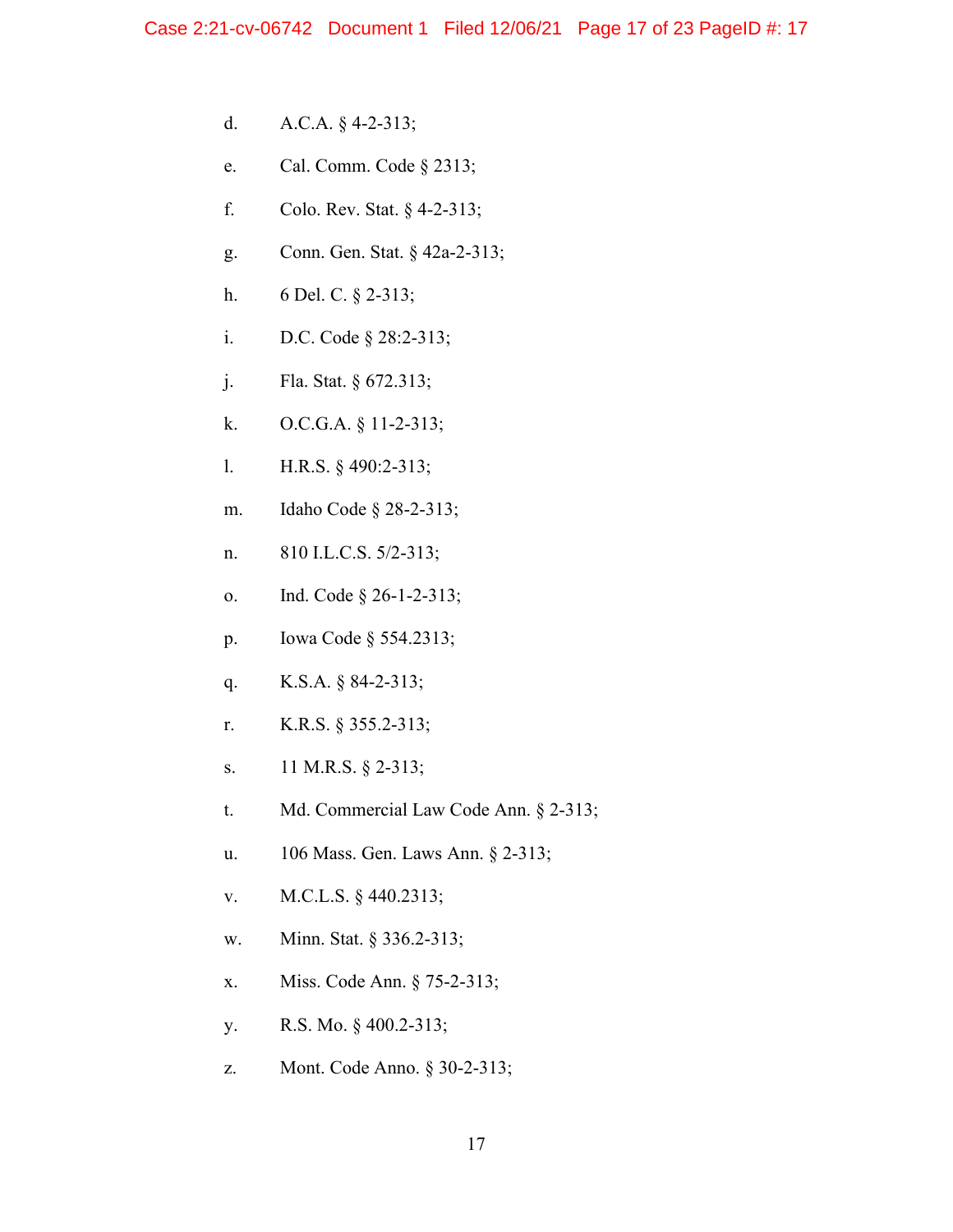- aa. Neb. Rev. Stat. § 2-313;
- bb. Nev. Rev. Stat. Ann. § 104.2313;
- cc. R.S.A. 382-A:2-313;
- dd. N.J. Stat. Ann. § 12A:2-313;
- ee. N.M. Stat. Ann. § 55-2-313;
- ff. N.Y. U.C.C. Law § 2-313;
- gg. N.C. Gen. Stat. § 25-2-313;
- hh. N.D. Cent. Code § 41-02-30;
- ii. II. O.R.C. Ann. § 1302.26;
- jj. 12A Okl. St. § 2-313;
- kk. Or. Rev. Stat. § 72-3130;
- ll. 13 Pa. Rev. Stat. § 72-3130;
- mm. R.I. Gen. Laws § 6A-2-313;
- nn. S.C. Code Ann. § 36-2-313;
- oo. S.D. Codified Laws, § 57A-2-313;
- pp. Tenn. Code Ann. § 47-2-313;
- qq. Tex. Bus. & Com. Code § 2.313;
- rr. Utah Code Ann. § 70A-2-313;
- ss. 9A V.S.A. § 2-313;
- tt. Va. Code Ann. § 59.1-504.2;
- uu. Wash. Rev. Code Ann. § 6A.2-313;
- vv. W. Va. Code § 46-2-313;
- ww. Wis. Stat. § 402.313; and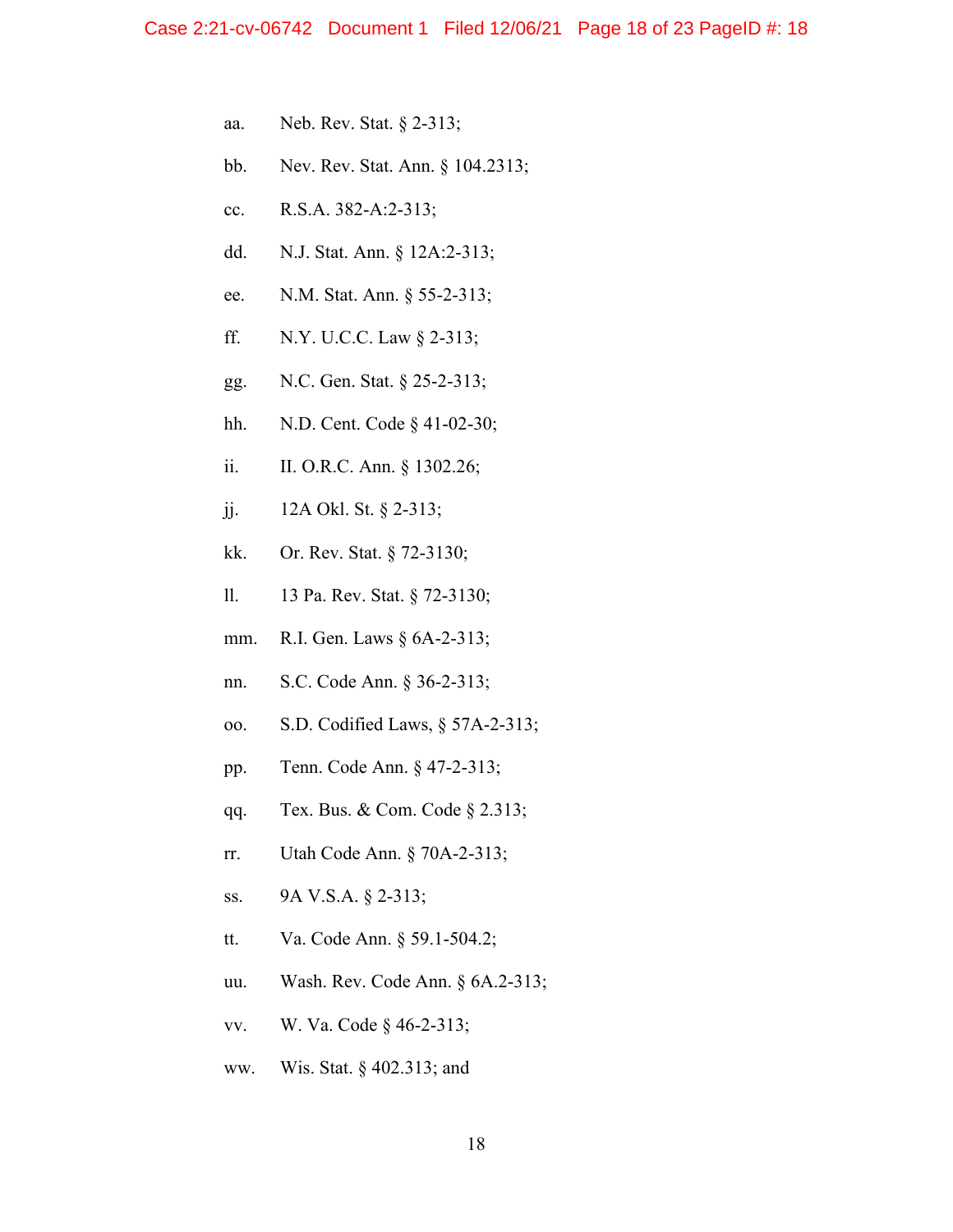xx. Wyo. Stat. § 34.1-2-313.

86. As a direct and proximate result of Defendants' breach of the express warranties, Plaintiff and Class Members were damaged in the amount of the price they paid for the Products, in an amount to be proven at trial.

# **FOURTH CAUSE OF ACTION BREACH OF IMPLIED WARRANTY OF MERCHANTABILITY (On Behalf of Plaintiff and All Class Members)**

87. Plaintiff brings this count on behalf of himself and the Class and repeats and realleges all previous paragraphs, as if fully included herein.

88. Defendants sold and Plaintiff and Class Members purchased the Products.

89. When sold by Defendants, the Products were not merchantable, did not pass without objection in the trade under the label description, were not of adequate quality within that description, were not fit for the ordinary purposes for which such goods are used, and did not conform to the promises or affirmations of fact made on their container or label.

90. Because the Products contain benzene, they are in no way were safe for use as body spray products.

91. As a direct result of Defendants' Products being unfit for intended purpose and/or otherwise not merchantable, Plaintiff and Class members were damaged because they would not have purchased Defendants' Products had they known the true facts regarding the benzene content.

## **FIFTH CAUSE OF ACTION FRAUDULENT CONCEALMENT (On Behalf of Plaintiff and All Class Members)**

92. Plaintiff repeats and realleges each and every allegation contained in the foregoing paragraphs as if fully set forth herein.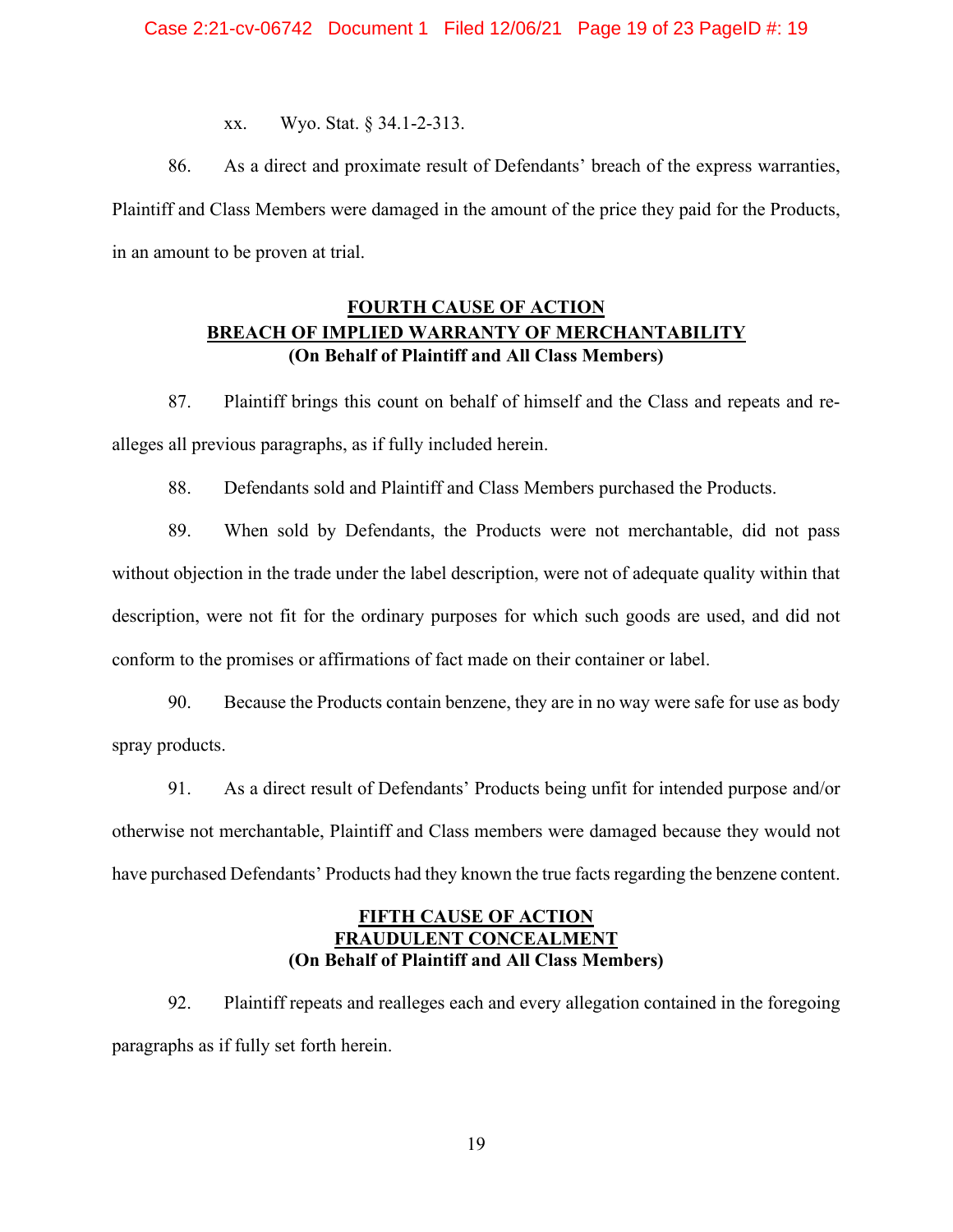#### Case 2:21-cv-06742 Document 1 Filed 12/06/21 Page 20 of 23 PageID #: 20

93. Defendants concealed and failed to disclose on the Products' packaging and labeling the material fact that the Products contained benzene, and that the Products were not safe or healthy for use.

94. Defendants had knowledge that the Products contained benzene, and that the Products were not safe or healthy for use.

95. Defendants had a duty to disclose that the Products contained benzene, and that the Products were not safe or healthy for use.

96. Defendants had superior knowledge or means of knowledge available to them and knew that Plaintiff and Class Members would rely upon the representations and omissions of Defendants regarding the quality and ingredients of their Products. Consumers lack the meaningful ability to test or independently ascertain or verify whether a product contains benzene, especially at the point of sale.

97. Defendants' concealment was material and intentional because people are concerned with what is in the products that they are putting onto and into their bodies. Consumers such as Plaintiff and the Class Members are influenced by the ingredients listed, as well as any warnings (or lack thereof) on the products they buy. Defendants know that if they had not omitted that the Products contained benzene, then Plaintiff and the Class would not have purchased the Products at all; however, Defendants wanted to increase sales and profits.

98. Defendants' concealment misled Plaintiff and the Class as to the true nature of what they were buying and putting onto and into their bodies.

99. Defendants fraudulently concealed that the Products contained benzene and that the Products were not safe or healthy for use. Consequently, Plaintiff and the other members of the Class have suffered injury and are entitled to damages in an amount to be proven at trial.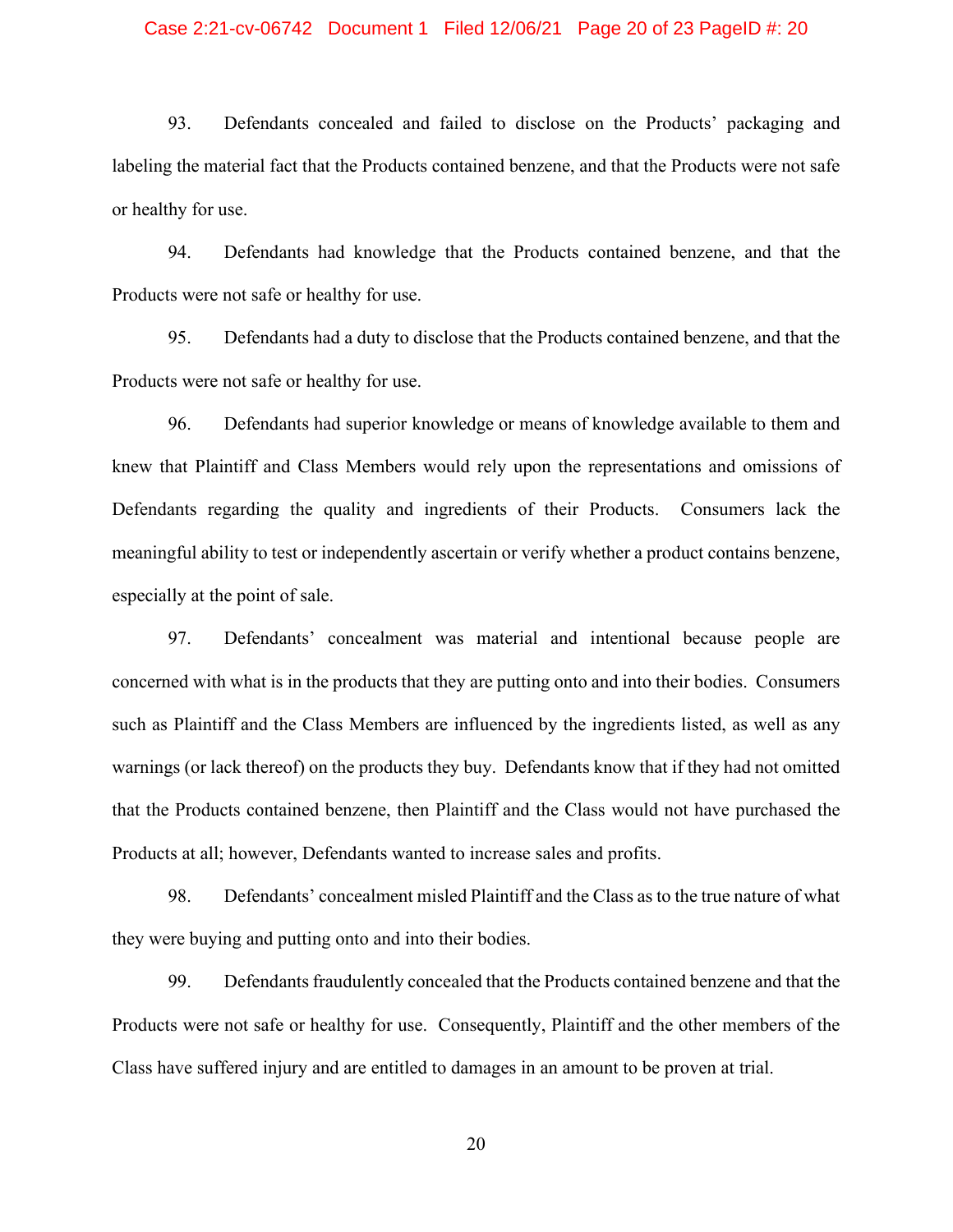## **SIXTH CAUSE OF ACTION MEDICAL MONITORING (On Behalf of Plaintiff and All Class Members)**

100. Plaintiff repeats and realleges each and every allegation contained in the foregoing paragraphs as if fully set forth herein.

101. As a result of Defendants' negligence, Plaintiff and Class Members have been exposed to the carcinogen benzene.

102. As a proximate result of Plaintiff and Class Members' exposure to benzene, Plaintiff and Class Members have a significantly increased risk of serious medical complications, including ailments such as bone marrow harm and blood cancer (such as leukemia).

103. A monitoring procedure exists that makes the early detection of these types of ailments possible.

104. The prescribed monitoring program is reasonably necessary according to contemporary scientific principles.

105. Defendants' acts were willful, wanton, or reckless and conducted with a reckless indifference to the health and rights of Plaintiff and Class Members.

## **SEVENTH CAUSE OF ACTION UNJUST ENRICHMENT (On Behalf of Plaintiff and All Class Members in the Alternative)**

106. Plaintiff repeats and realleges each and every allegation contained in the foregoing paragraphs as if fully set forth herein.

107. Plaintiff, on behalf of himself and consumers nationwide, brings a claim for unjust enrichment.

108. Defendants' conduct violated, *inter alia*, state and federal law by manufacturing, advertising, marketing, and selling the Products while misrepresenting and omitting material facts.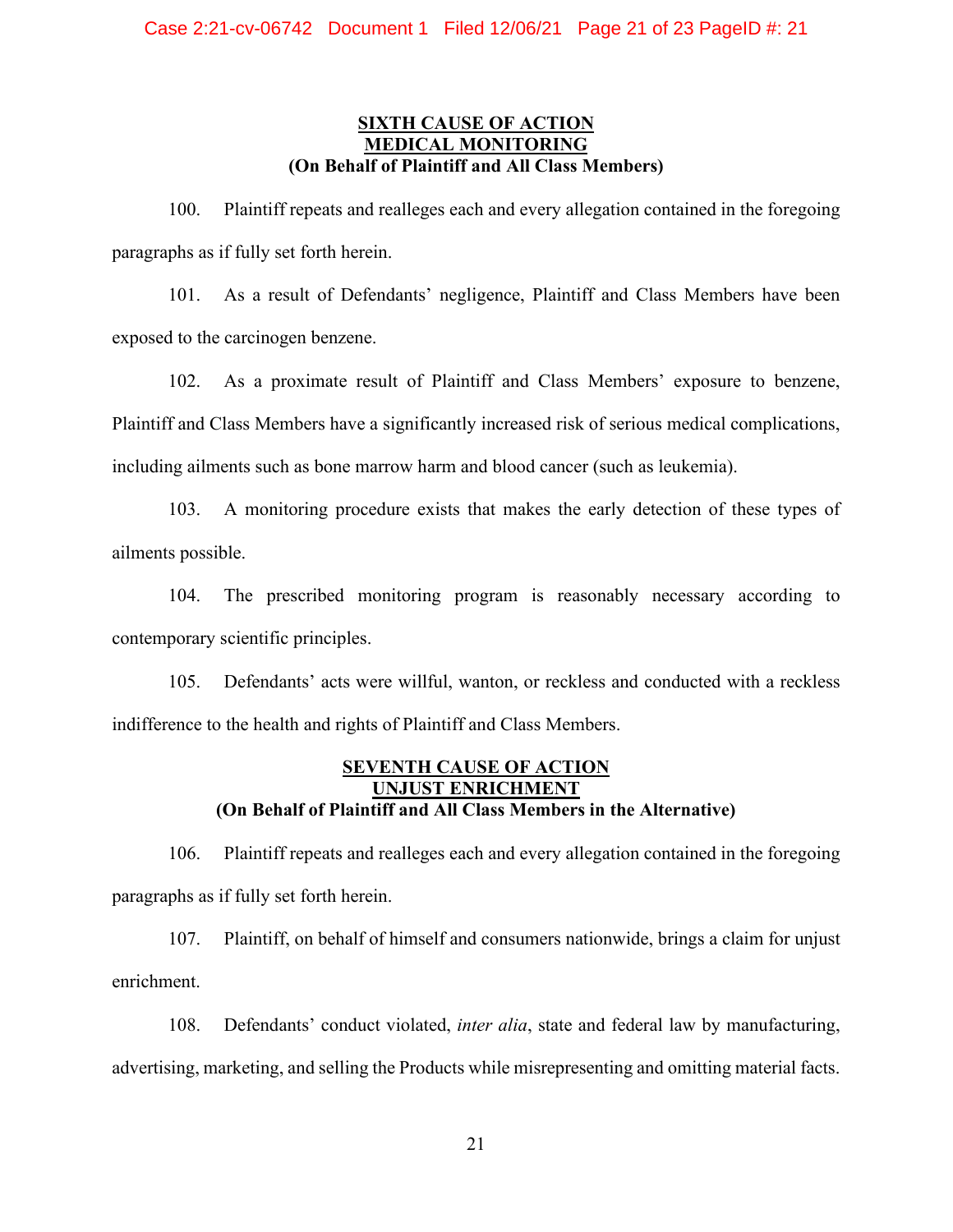#### Case 2:21-cv-06742 Document 1 Filed 12/06/21 Page 22 of 23 PageID #: 22

109. Defendants' unlawful conduct, as described in this Complaint, allowed Defendants to knowingly realize substantial revenues from selling the Products at the expense of, and to the detriment or impoverishment of, Plaintiff and Class Members and to Defendants' benefit and enrichment. Defendants have thereby violated fundamental principles of justice, equity, and good conscience.

110. Plaintiff and Class Members conferred significant financial benefits and paid substantial compensation to Defendants for the Products, which were not as Defendants represented them to be.

111. It is inequitable for Defendants to retain the benefits conferred by Plaintiff and Class Members' overpayments.

112. Plaintiff and Class Members seek establishment of a constructive trust from which Plaintiff and Class Members may seek restitution.

#### **JURY DEMAND**

Plaintiff demands a trial by jury on all issues.

**WHEREFORE**, Plaintiff, on behalf of himself and the Class, prays for judgment as follows:

- (a) Declaring this action to be a proper class action and certifying Plaintiff as the representative of the Class under Rule 23 of the Federal Rules of Civil Procedure;
- (b) Entering preliminary and permanent injunctive relief against Defendants, directing Defendants to correct their practices and to comply with New York's relevant consumer protection laws;
- (c) An Order requiring Defendants to establish a blood testing program for Plaintiff and the Class, as well as to establish a medical monitoring protocol for Plaintiff and the Class to monitor individuals' health and diagnose at an early stage any ailments associated with